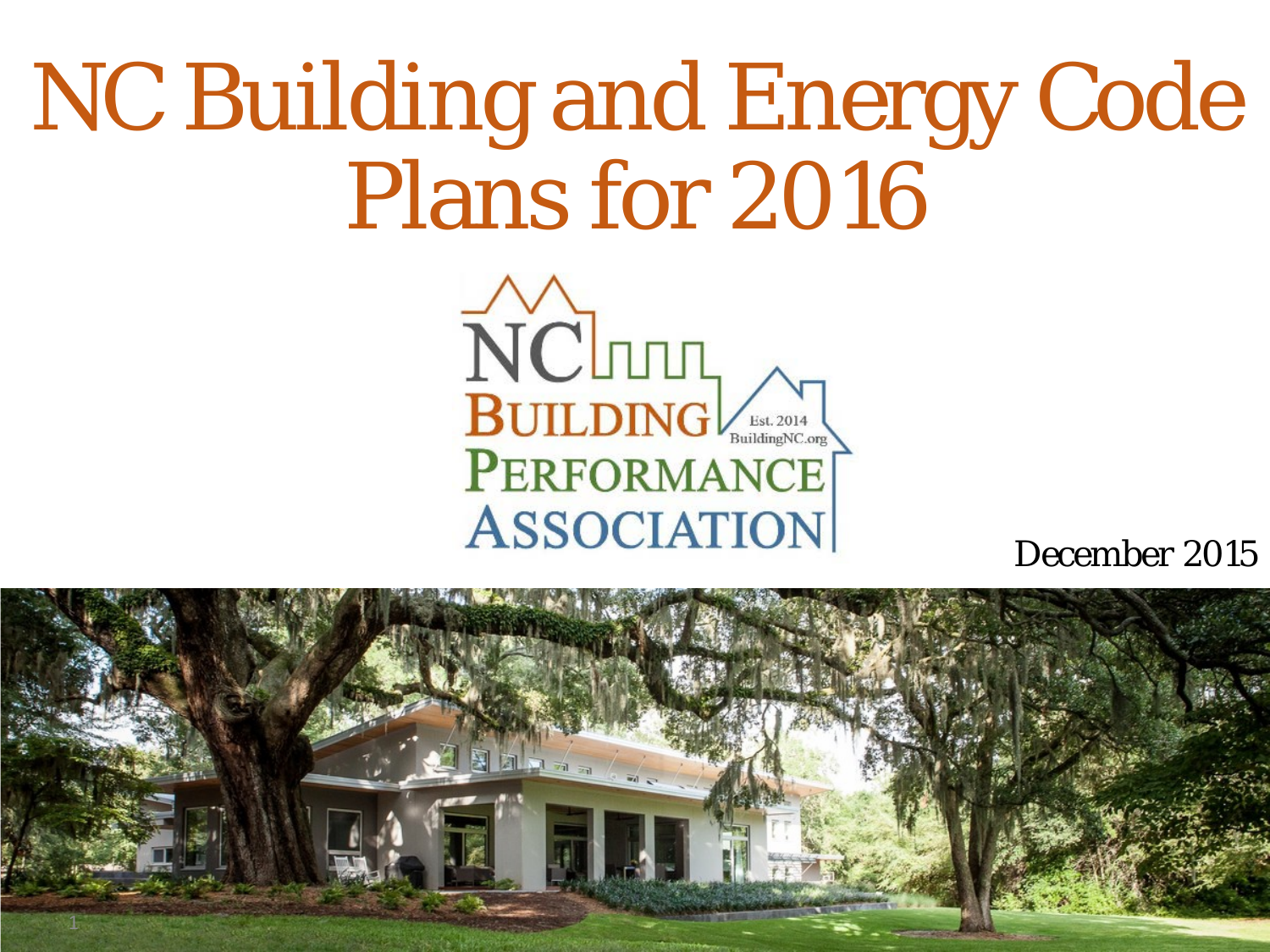

### **Energy Code in North Carolina**

- 1. 2009 IECC + Amendments =  $2012$  NC Energy Code.
- 2. Rollback of 2012 NC Energy Code to 2006 IECC proposed in 2014 but vacated after negotiations between clean energy community and home builders. Provisions in commercial energy code were repealed.
- 3. REPS passed in 2009. Potential freeze fought back in 2015. Impact on code? Policy makers see it as over regulation on requirements for energy efficiency… same as energy code.
- 4. NC Home Builders Association has strong control over NC Building (and Energy) Code Council.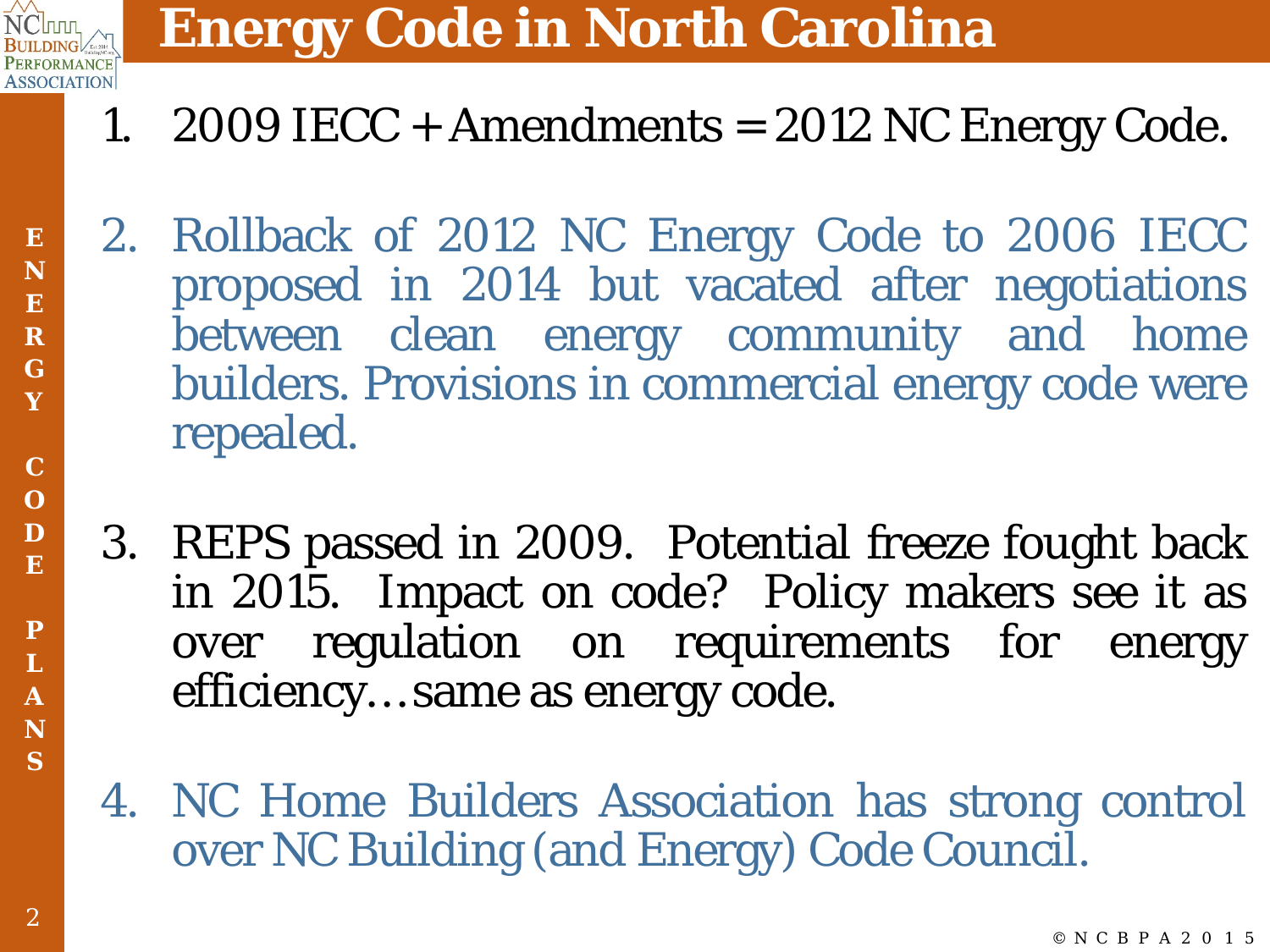

© **Y**

**E N E R G**

> **C** B **C** P **O** A **D**

2 **E**

5 **P**

**L A N S**

## **Why 2015 IECC HERS Option in NC '18?**

- 1. NCHBA is adamantly opposed to <sup>2012</sup> IECC. Great! Negotiations starting with <sup>2015</sup> IECC.
- 2. NC recently adopted 6 year code cycle. Whatever we pick in 2018 will be in place in 2024.
- 3. Is 2018 an option? No one thinks so reaching too far so it was quickly off the table.
- 4. Is HERS Rater Option possible? Maybe, now that we have an association of HERS Raters to advocate, organize and provide resources.
- 5. Major enforcement issues with aging NC code officials +  $3^{\text{rd}}$  most HERS ratings in  $\overline{\text{US}}$  = partner opportunity on energy code inspections.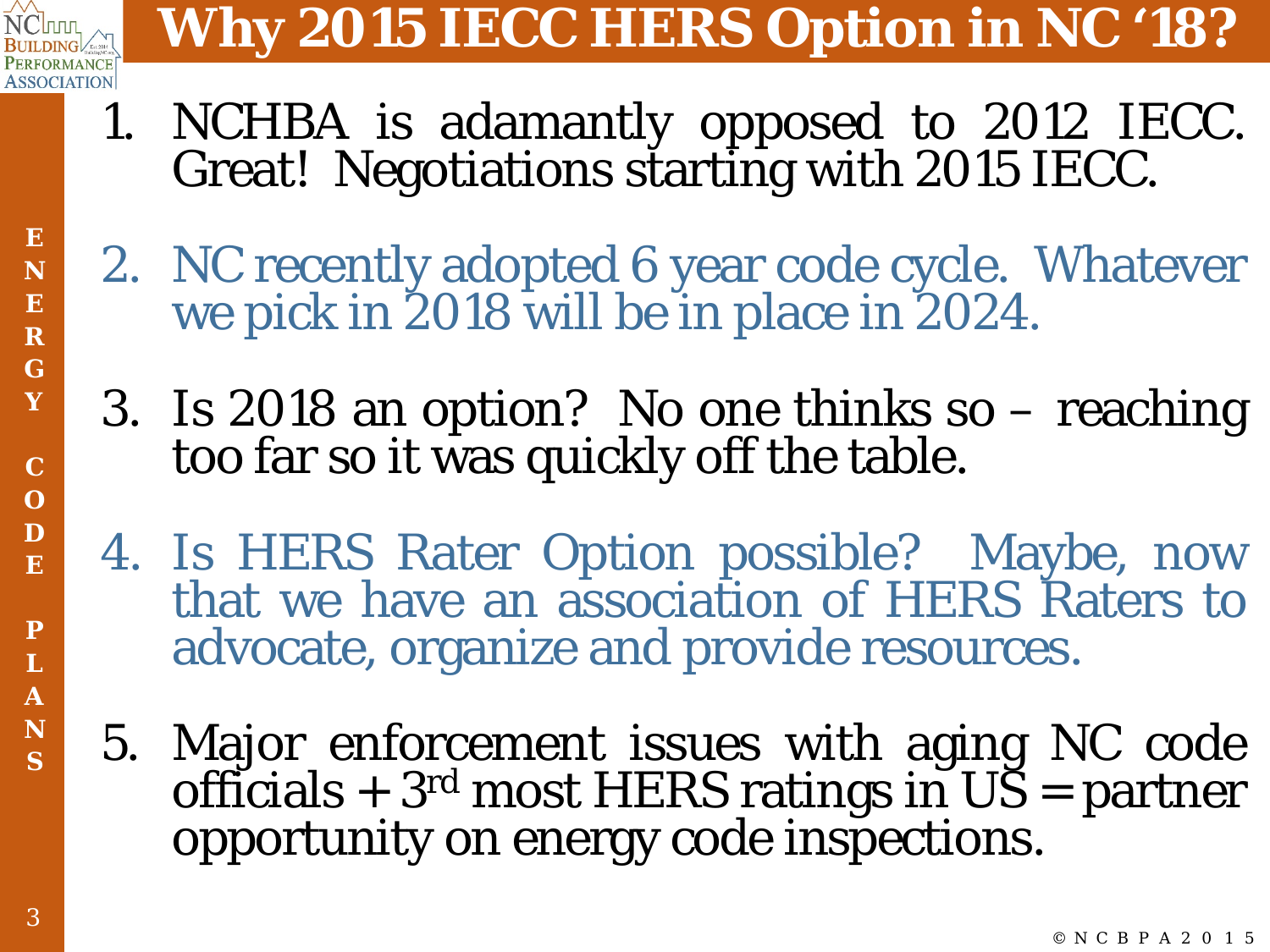

- 1. Aging code officials can be replaced (in part) by HERS Raters.
- 2. HERS Rater Option saves Builders and Code Officials time and money (will it really?).
- 3. Goal is NOT to add additional \$1 in cost to a home!
- 4. Energy efficient homes CAN be built cost-effectively and offer greater profit to Builders.
	- Note: As an industry, we have done a terrible job of providing hard data and case studies to Builders and key stakeholders to support this claim.
- 5. Advocate for high performance, cost-effective homes using minimum code requirements. Not "energy efficient" homes.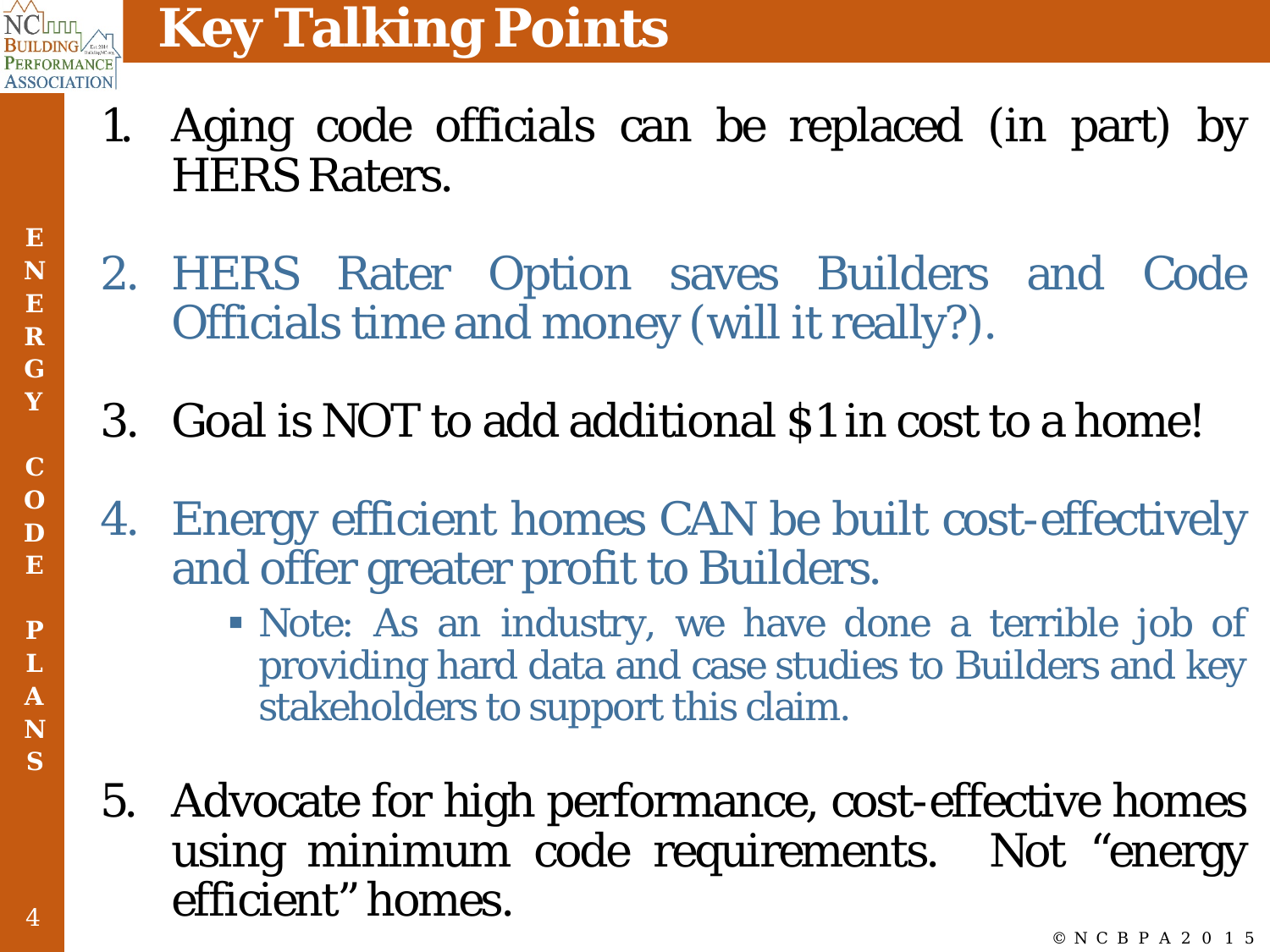

**E**

#### **Barriers to Success**

- 1. Opposition from NCHBA, NC's #1 ranked lobbying org.
- 2. Policy makers against progressive minimum regulations Republican-led legislature supports options.
- 3. NCBPA and Partners unable to effectively negotiate our goals for energy code in 2018.
- 4. Environmental/code advocates distract effective messaging around benefits and role of energy code, etc.
- 5. Utility EE programs become non-cost-effective in the new version of code (builders and raters support these programs).
- 6. NCHBA follows the <sup>2012</sup> NC Building Code book. They don't normally concern themselves with energy code.
- 7. EE/HP home features are currently not desirable to the NC Building Code Council (due to perceived added cost).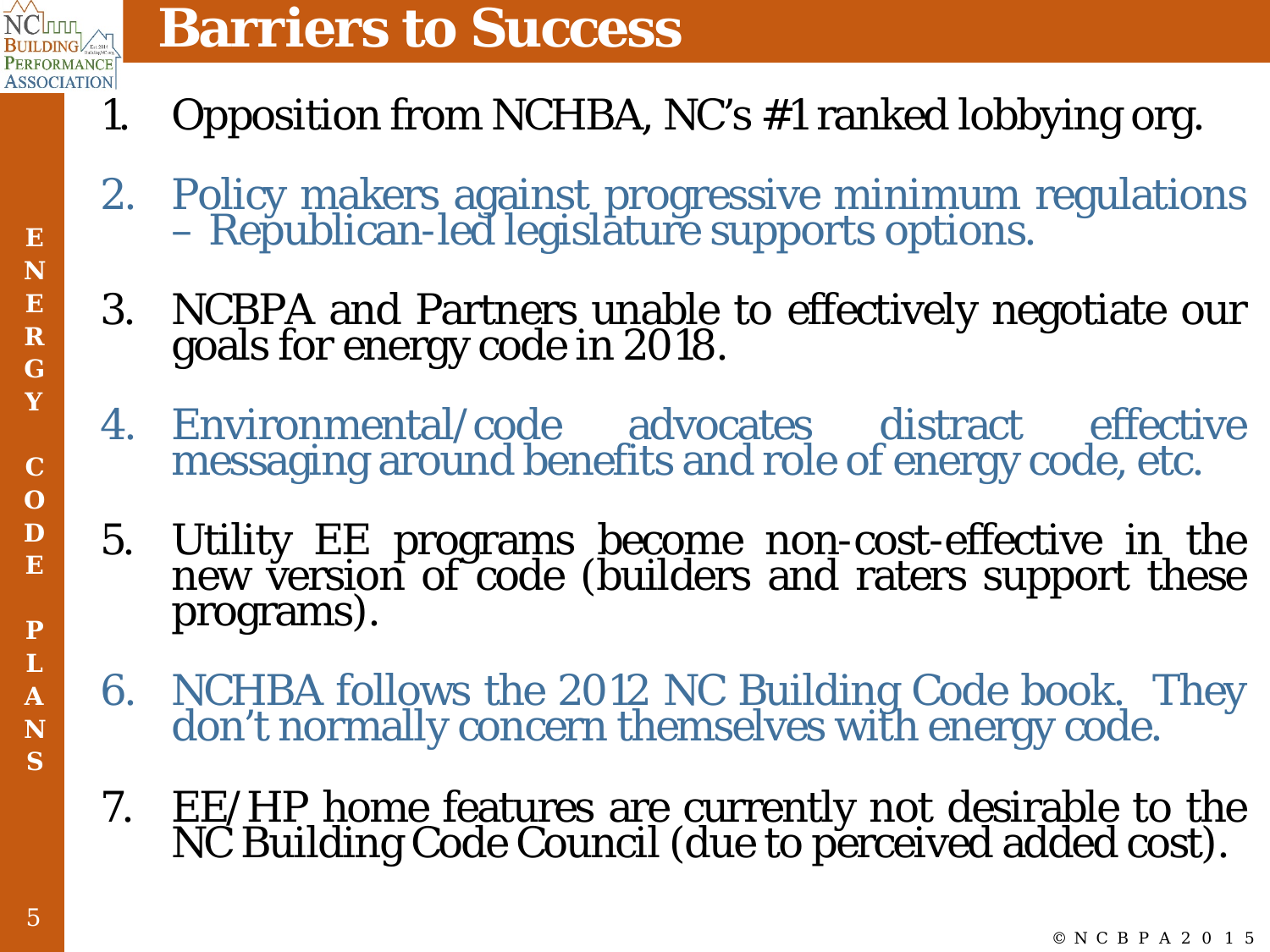

© **Y**

**E N E R G**

> **C** B **C** P **O** A **D**

2 **E**

5 **P**

**L A N S**

6

## **What's NCBPA Doing About All This?**

- 1. Leading efforts to advocate and lobby for 2015 IECC with HERS Rater Option in 2018.
- 2. Manage interactions with environmental advocacy groups and individual advocates that are seen as opposition by NCHBA.
- 3. Create strong partnership with NCHBA and leverage member relationships.
- 4. Protect major residential/energy policies like REPS.
- 5. Obtain a seat on the NC Building Code Council…. COMPLETE!
- 6. Promote the importance of building and energy code in our industry and with policy makers ('16 elections vs. '18 code).
- 7. Need to protect against recent threat of residential code sub- committee being able to decide on behalf of the NCBCC.
- 8. Leverage resources provided by RESNET and IECC that promote 2015 IECC and HERS Rater Option.
- 9. Hired firm to support our advocacy and lobbying efforts.